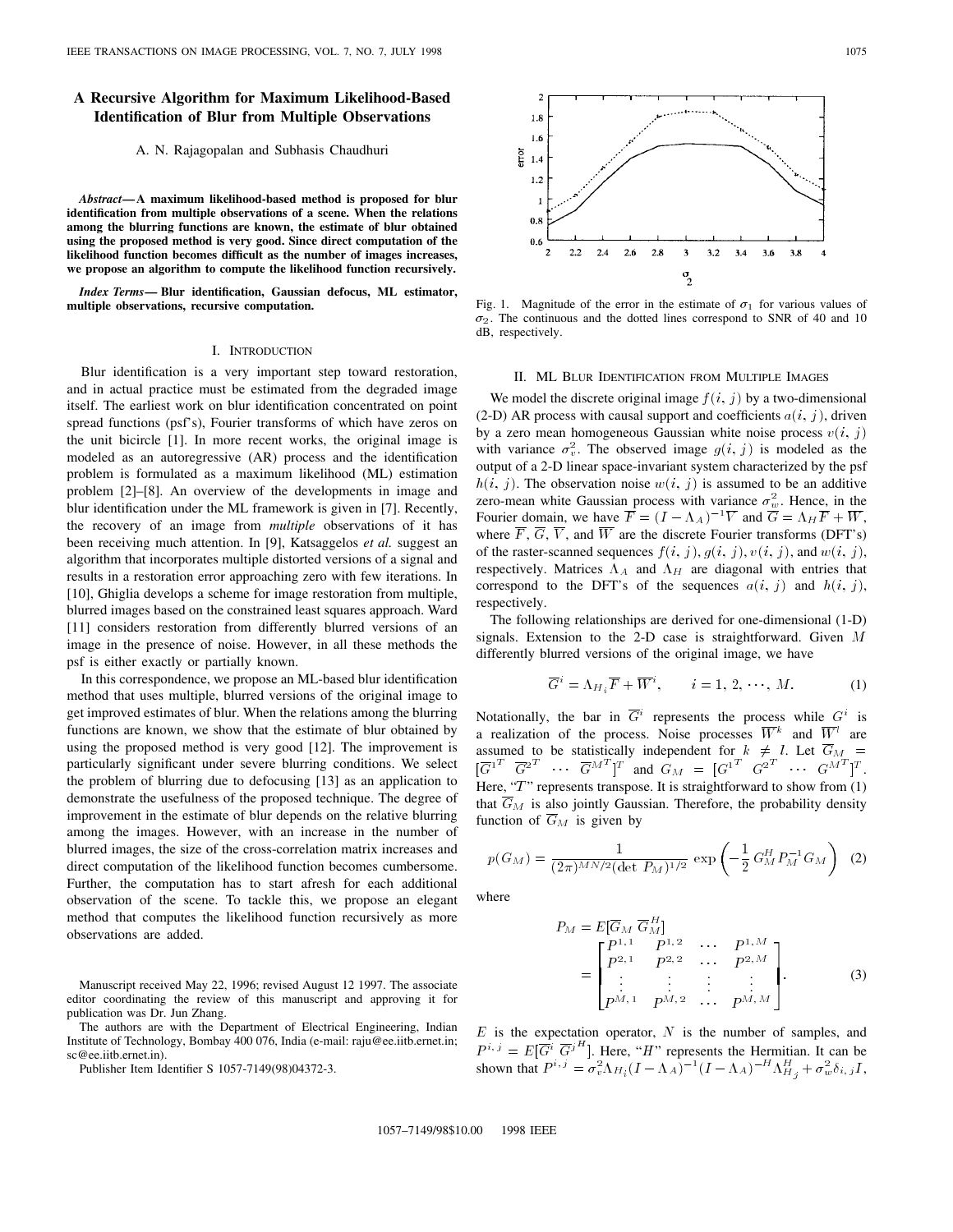

Fig. 2. Magnitude of the error in the estimate of  $\sigma_1$  for various values of  $\sigma_3$  and for (a)  $\sigma_2 = 2.0$  and (b)  $\sigma_2 = 4.0$ . The continuous and the dotted lines correspond to SNR of 40 and 10 dB, respectively.

where  $P^{i,j}$  is a diagonal matrix whose kth entry is given by

$$
P^{i,j}(k, k) = \frac{H_i(k)H_j^*(k)}{|1 - A(k)|^2} \sigma_v^2 + \sigma_w^2 \delta_{i,j}, \quad k = 0, 1, \dots, N - 1.
$$
\n(4)

Here,  $H_i(k)$  and  $A(k)$  are the DFT's of  $h_i(m)$  and  $a(m)$  while "\*" represents complex conjugate.

Let the unknown parameters be denoted by the vector  $\theta =$  ${a(m), h_1(m), \dots, h_M(m), \sigma_w^2, \sigma_v^2}$  and  $h_i(m)$  be the psf corresponding to the blurring in the ith observation. The blur identification problem focuses on estimating the unknown parameters  $h_i(m)$ ,  $i = 1, \dots, M$  from the M noisy and blurred observations. The ML estimation problem of  $\theta$  can now be expressed as

$$
\min_{\theta} F_M(\theta) \text{ where } F_M(\theta) = \log(\det P_M) + G_M^H P_M^{-1} G_M. \quad (5)
$$

Equation (5) specifies a complicated nonlinear optimization problem in several variables mainly because of the nonquadratic behavior of log det  $P_M$ . To obtain a unique solution, additional constraints about the unknown parameters need to be incorporated.

## III. RECURSIVE COMPUTATION OF THE LIKELIHOOD FUNCTION

To compute  $F_M(\theta)$ , direct evaluation of det  $P_M$  and  $P_M^{-1}$  in (5) would be very cumbersome for increasing  $M$ . In this section, we propose an elegant method that recursively computes  $F_M(\theta)$ . The method uses some important results from linear algebra [14].

From (3), the matrix  $P_M$  can be rewritten in partitioned form as

$$
P_M = \begin{bmatrix} P_{M-1} & D_M \\ D_M^H & P^{M,M} \end{bmatrix} \tag{6}
$$

where  $D_M = [P^{1,M} P^{2,M} \cdots P^{M-1,M}]^T$ . It may be noted that all  $P^{i, j}$ s are diagonal, and further,  $P^{i, i}$  is real. Therefore

$$
P_M^{-1} = \begin{bmatrix} A_M & B_M \\ B_M^H & C_M \end{bmatrix}
$$

where

$$
C_M = (P^{M,M} - D_M^H P_{M-1}^{-1} D_M)^{-1}
$$
  
\n
$$
B_M = - P_{M-1}^{-1} D_M C_M
$$
  
\n
$$
A_M = P_{M-1}^{-1} + P_{M-1}^{-1} D_M C_M D_M^H P_{M-1}^{-1}.
$$
\n(7)

The determinant of  $P_M$  can be rewritten as

det 
$$
P_M
$$
 = (det  $P_{M-1}$ ) det $(P^{M,M} - D_M^H P_{M-1}^{-1} D_M)$   
 = (det  $P_{M-1}$ ) det $(C_M^{-1})$ . (8)



Fig. 3. Magnitude of the error in the estimate of  $\sigma_1$  for various values of  $\sigma_2$  for the cameraman image. The continuous and the dotted lines correspond to SNR of 40 and 10 dB, respectively.

TABLE I FOCUSING RANGE AND ERROR IN THE ESTIMATE OF DEPTH FOR THE SCENE IN FIG. 6

| First.      | Second             | Third      | % Error |
|-------------|--------------------|------------|---------|
| image       | image              | image      |         |
| $140 \; cm$ |                    |            | 13.10   |
|             | $180 \; cm$        |            | 9.35    |
|             | $180 \; cm$        | $300\ cm$  | 4.70    |
|             | $110 \, \text{cm}$ |            | 8.50    |
|             | $110 \; cm$        | $90 \; cm$ | 2.50    |

Using (7) and (8) in (5), we get the important recursive relation

$$
F_M(\theta) = F_{M-1}(\theta) + \log \det C_M^{-1}
$$
  
+  $G_{M-1}^H P_{M-1}^{-1} D_M C_M D_M^H P_{M-1}^{-1} G_{M-1}$   
+  $G_{M-1}^H B_M G^M + G^{M^H} B_M^H G_{M-1} + G^{M^H} C_M G^M.$   
(9)

Since  $P_1 = P^{1,1}$  is a diagonal matrix and so is  $C_M$  (for all M), no inversion is required in the proposed recursive formulation.

We now proceed to compute the likelihood function for  $M = 1, 2$ and for the general case of M images.

# *A. Computation of*  $F_1(\theta)$

From (5)  $F_1(\theta)$  = log det  $P_1 + G_1^H P_1^{-1} G_1$  =<br>  $\frac{N-1}{k=0} \log[P^{1,1}(k, k)] + [|G^1(k)|^2]/[P^{1,1}(k, k)]$ . The exact expression for  $P^{1,1}(k, k)$  that relates to the parameter  $\theta$  is given by (4). The above expression is exactly the same as the one derived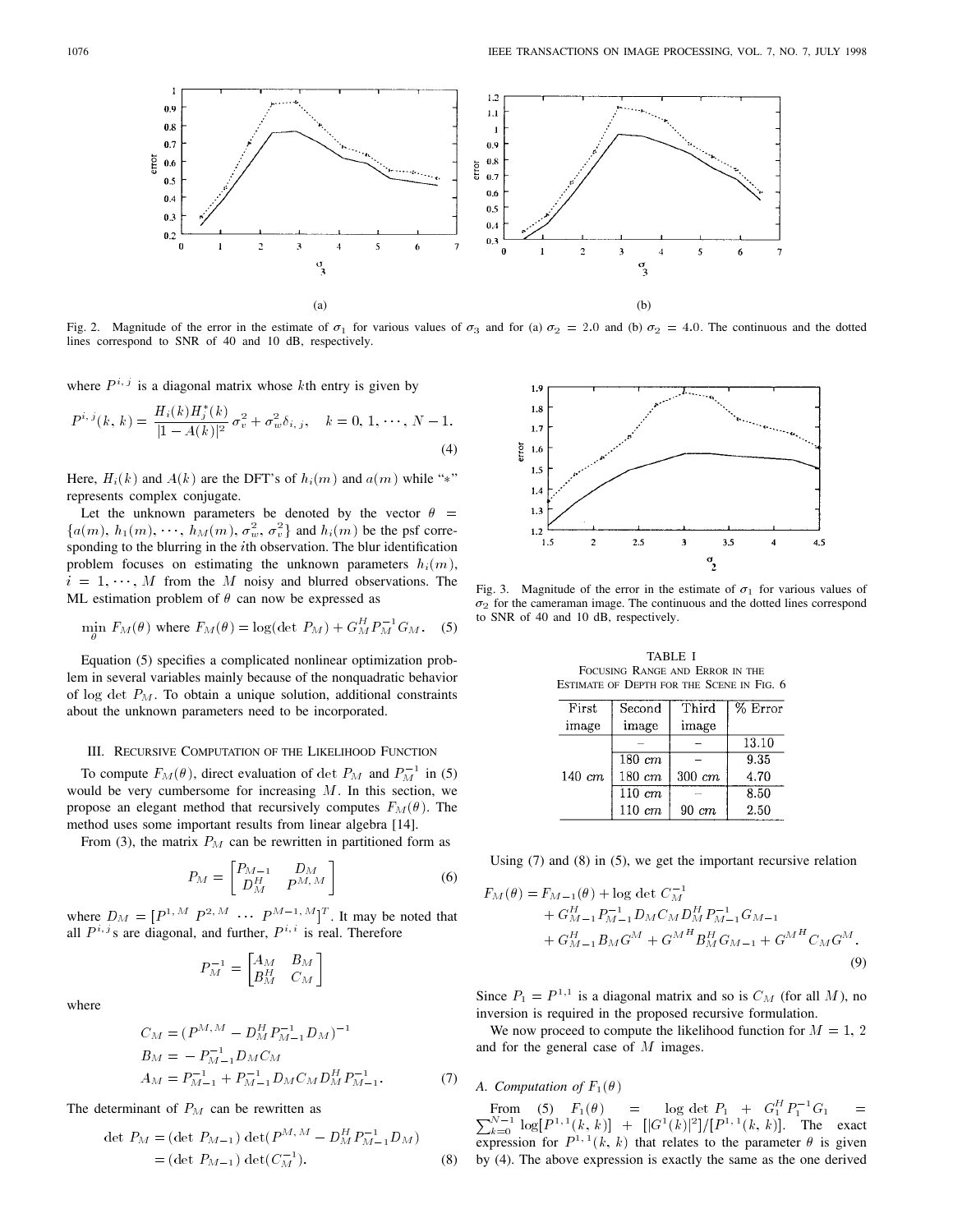

Fig. 4. Magnitude of the error in the estimate of  $\sigma_1$  for different values of  $\sigma_3$  for the cameraman image and for (a)  $\sigma_2 = 1.5$  and (b)  $\sigma_2 = 4.5$ . The continuous and the dotted lines correspond to SNR of 40 and 10 dB, respectively.

in [7] for the case of a single image. Thus, our formulation provides a general framework in which  $M = 1$  is a special case.

## *B. Computation of*  $F_2(\theta)$

Using (9) and the fact that the matrices involved in the computation are all diagonal, it can be shown that

$$
F_2(\theta) = F_1(\theta) + \sum_{k=0}^{N-1} \log \left[ P^{2,2}(k, k) - \frac{|P^{2,1}(k, k)|^2}{P^{1,1}(k, k)} \right] + C_2(k, k) \Big| G^1(k) \frac{P^{2,1}(k, k)}{P^{1,1}(k, k)} - G^2(k) \Big|^2
$$

where

$$
C_2(k, k) = \frac{1}{\left[P^{2,2}(k, k) - \frac{|P^{2,1}(k, k)|^2}{P^{1,1}(k, k)}\right]}.
$$

## *C. Computation of*  $F_M(\theta)$

One may continue proceeding as in Section III-B to obtain the general terms in the expression for  $F_M(\theta)$ . However, the expression becomes unwieldy beyond  $M = 2$ . Here we provide the steps involved in computing the likelihood function recursively.

- **Step 1)** Initialize  $F_1(\theta) = \log \det P_1 + G_1^H P_1^{-1} G_1$ , where  $P_1 = P^{1,1}$  is given by (4). Minimize  $F_1(\theta)$  to obtain the estimate  $\theta = \theta_1$  and set  $M = 2$ .
- **Step 2)** Obtain  $C_M = (P^{\tilde{M}, M} D_M^H P_{M-1}^{-1} D_M)^{-1}$ .
- **Step 3)** Get  $B_M = -P_{M-1}^{-1}D_M C_M$ .
- **Step 4)** Use FFT to obtain  $G^M$  from the Mth observation.
- **Step 5)** Compute  $F_M(\theta) = F_{M-1}(\theta) + \log \det C_M^{-1} +$  $G_{M-1}^H P_{M-1}^{-1} D_M C_M D_M^H P_{M-1}^{-1} G_{M-1}$  +  $G_{M-1}^H B_M G^M + G^{M^H} B_M^H G_{M-1} + G^{M^H} C_M G^M.$
- **Step 6)** Minimize  $F_M(\theta)$  using  $\theta_{M-1}$  as the initial estimate and obtain  $\theta_M$ .
- **Step 7)**  $M \leftarrow M + 1$  and go to Step 2.

### IV. A SPECIAL APPLICATION

Point spread functions of degradations encountered in practice may have a support of considerable extent. Without additional knowledge about the relations between the psf coefficients, this requires the estimation of a large number of independent parameters. Low-order parametric blur models when incorporated into the identification scheme make the identification algorithm applicable to more realistic blurs and improve the identification results. An additional advantage of these parametric models is that they can be initialized more easily than the nonparametric ones. Even after substituting the selected parametric blur model, the nonlinear optimization problem involving





Fig. 5. (a) Original cameraman. (b)–(d) Restored images corresponding to  $\hat{\sigma}_1 = 1.7, 2.1$ , and 2.6, respectively, using the Wiener filter. The SNR was 40 dB.

(9) would rarely have an explicit solution. In general, it must be solved by numerical methods, which can now be done efficiently because of the low dimensionality of the problem.

*A priori* information about the psf is available in many cases of interest. For example, in the scheme on recovery of depth from defocused images, the camera blur is usually modeled as a Gaussian function  $h_m(i, j) = (1/2\pi\sigma_m^2) \exp[-(i^2 + j^2)/2\sigma_m^2]$ ,  $m =$  $1, 2, \dots, M$ . The blurred image of the scene is given by the convolution of the original focused image and the psf of the system corresponding to that depth. The blur parameter  $\sigma_m$  depends on the lens parameters and the depth D and is given by  $\sigma_m$  =  $\rho r_m v_m (1/F_{lm} - 1/v_m - 1/D)$  where  $F_{lm}$ ,  $v_m$ , and  $r_m$  are the focal length, the image plane-to-lens distance, and the lens aperture, respectively, for the  $m$ th camera setting. For different lens settings, the blur parameters corresponding to different blurred images are related [15] by  $\sigma_1 = \alpha_i \sigma_i + \beta_i$ ,  $i = 2, \dots, M$ , where  $\alpha_i =$ r<sub>1</sub>v<sub>1</sub>/r<sub>i</sub>v<sub>i</sub> and  $\beta_i = r_1v_1(1/F_{l_1}-1/v_1-1/F_{l_i}+1/v_i)$  are known constants. The relative blurring between  $\sigma_1$  and  $\sigma_i$  is governed by  $\alpha_i$  and  $\beta_i$ . Given the relation among the blurring functions and the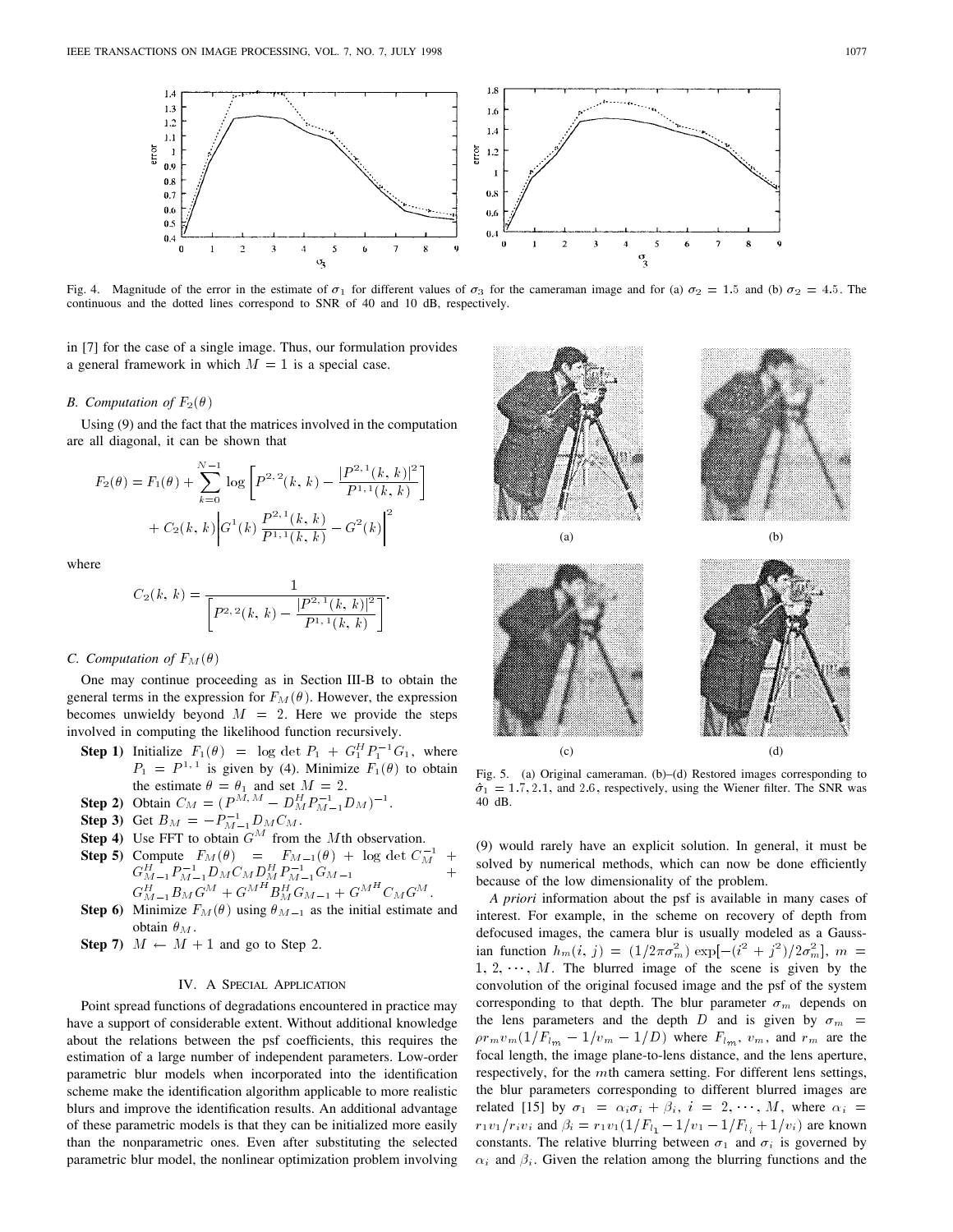

Fig. 6. Some of the defocused images in the experimental setup. Images correspond to focusing range of (a) 140 cm, (b) 180 cm, and (c) 300 cm.

corresponding defocused and noisy images, the problem boils down to estimating  $\sigma_1$ .

#### V. EXPERIMENTAL RESULTS

The blurring function was chosen to be Gaussian in our experimental studies. Given M number of observations,  $F_M(\theta)$  was minimized with respect to the unknown parameter set  $\theta$  using the steepest descent method. The noise was assumed to be zero-mean, white Gaussian and SNR's of 40 and 10 dB were considered. In the first set of simulations, an arbitrary 1-D signal of length 64 samples was blurred severely by a Gaussian function of standard deviation  $\sigma_1 = 3.0$ . The order of the AR model for the original signal was chosen to be two. The initial value for the estimate of  $\sigma_1$  was taken as 1.0. The estimates of  $\sigma_1$  obtained by minimizing  $F_1(\theta)$  were 1.46 and 1.16 for SNR of 40 and 10 dB, respectively. About 50 iterations were required for convergence. The estimates obtained by using a single image turned out to be quite poor, as expected. We next generated a second blurred signal for different values of  $\sigma_2$ . The estimate of  $\sigma_1$  (denoted by  $\hat{\sigma}_1$ ) was now obtained by minimizing  $F_2(\theta)$  and the magnitude of the error, defined as  $|\sigma_1 - \hat{\sigma}_1|$ , is plotted in Fig. 1. About 40 iterations were now required for convergence. We observe that there is a substantial improvement in the estimate of  $\sigma_1$  when the second blurred signal is relatively either more focused (i.e.,  $\sigma_2 \ll \sigma_1$ ) or more blurred (i.e.,  $\sigma_2 \gg \sigma_1$ ) compared to the first signal. This can also be proved by showing the corresponding Cramér–Rao bound to be a decreasing function in terms of relative blurring [16]. The estimate of  $\sigma_1$  is more immune to noise as the relative blurring increases. Similar observations were also made by Ghiglia [10] in the context of image restoration from multiple observations. A third blurred signal was next generated and the errors in the estimate of  $\sigma_1$  are plotted in Fig. 2(a) and (b). The algorithm converged in 25 iterations itself. From these plots, we again notice that the improvement in the estimate of  $\sigma_1$  (and its immunity to noise) are quite significant when the third signal is relatively more focused or blurred than the first two signals. In the second set of simulation results, the MIT cameraman image was severely blurred by a 2-D Gaussian blur with  $\sigma_1 = 3.0$ . The order of the AR model was chosen to be two. The initial estimate of  $\sigma_1$  was taken as 1.0. The ML estimate of  $\sigma_1$  obtained by using only this blurred image was poor, and was 1.42 and 1.14 for SNR of 40 and 10 dB, respectively. About 50 iterations were needed for convergence. Next, we generated a second blurred image and the errors in the ML estimates of  $\sigma_1$ corresponding to different values of  $\sigma_2$  are plotted in Fig. 3. The algorithm now converged in 40 iterations. We again note that the estimate of  $\sigma_1$  improves (and so does its immunity to noise) when  $\sigma_2$ is either small or large as compared to  $\sigma_1$ . Similar observations were

noted when a third blurred image was used [Fig. 4(a) and (b)]. Only 25 iterations were now needed for convergence. The original and the Wiener-filter restored images corresponding to the estimates of  $\sigma_1$ obtained with one, two, and three observations are shown in Fig. 5. It is clear that an improved estimate of  $\sigma_1$  results in a significant improvement in the restored image.

Finally, for testing the performance of the proposed method on real blurs, a scene was constructed using a planar object whose farthest point was at a distance of 100 cm, while the nearest point was about 80 cm from the camera (Fig. 6). The depth  $D$  corresponding to the nearest end of the object was estimated using a local window. From Table I, we observe that the estimate of the depth improves as more observations are used. The estimate of the depth is quite good when the successive observation is better focused than the previous ones. The above procedure can be continued by incorporating even more number of observations to improve the estimate of depth.

# VI. CONCLUSIONS

In this paper, an ML-based blur identification method that uses multiple blurred versions of the original image has been proposed. We have shown that the method gives significant improvement in the estimate of blur for the class of Gaussian blurs, more so when blurring is severe. We have also proposed a scheme to find the likelihood function recursively because direct computation becomes difficult with increasing number of images. The degree of improvement in the estimate of the blur is better as the relative blurring increases. Also, the estimate of blur becomes more resistant to noise. The proposed method can be used in many practical computer vision applications like depth from defocus and electron microscopy. We are currently working on extending the performance analysis of the method to other classes of blur.

#### **ACKNOWLEDGMENT**

The authors thank the anonymous reviewers for their useful criticism and suggestions.

#### **REFERENCES**

- [1] H. C. Andrews and B. R. Hunt, *Digital Image Restoration.* Englewood Cliffs, NJ: Prentice-Hall, 1977.
- [2] A. M. Tekalp, H. Kaufman, and J. W. Woods, "Identification of image and blur parameters for the restoration of noncausal blurs," *IEEE Trans. Acoust., Speech, Signal Processing,* vol. ASSP-34, pp. 963–972, Aug. 1986.
- [3] R. L. Lagendijk, A. K. Katsaggelos, and J. Biemond, "Iterative identification and restoration of images," in *Proc. IEEE Int. Conf. Acoustics, Speech, Signal Processing,* New York, 1988, pp. 992–995.